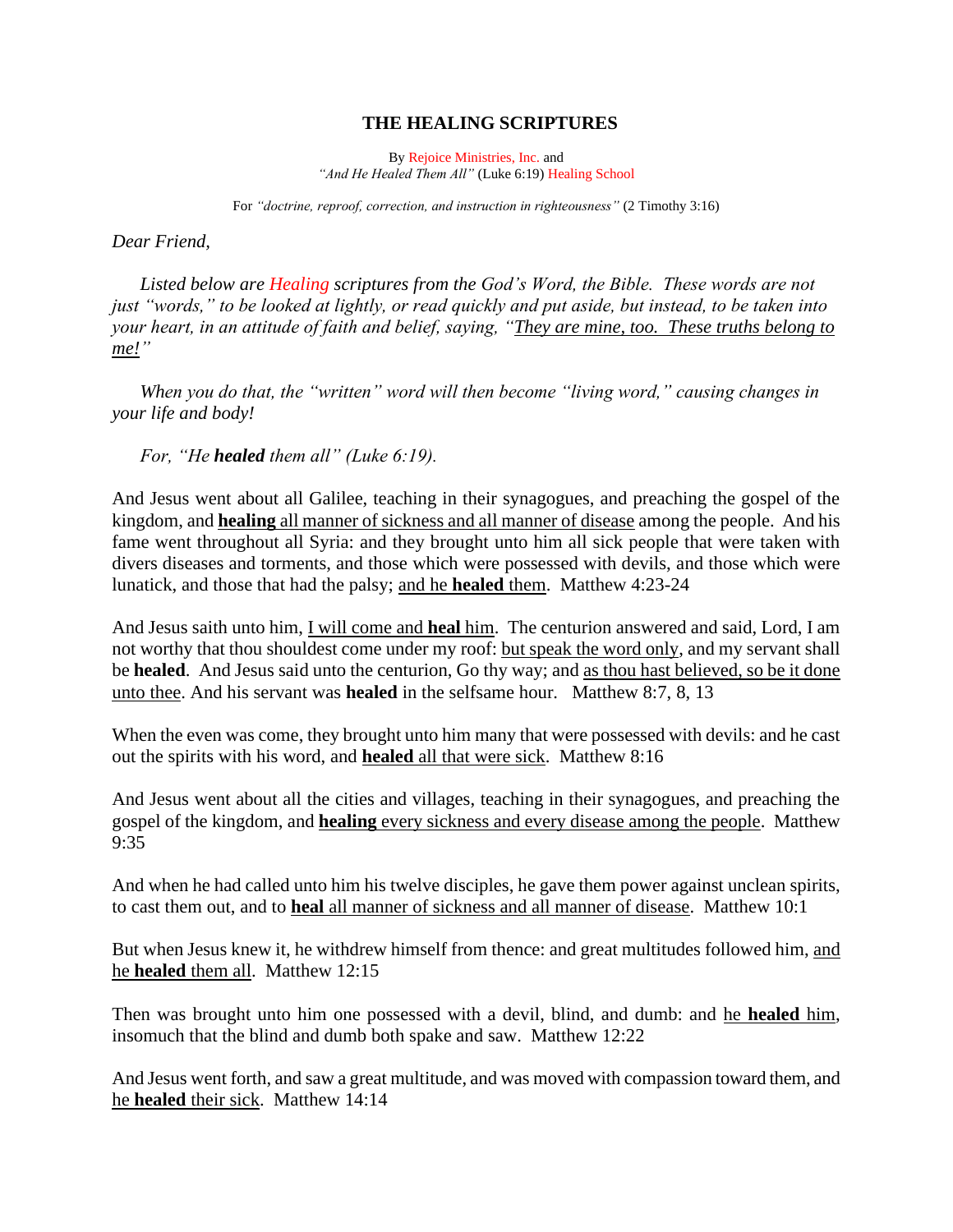And great multitudes came unto him, having with them those that were lame, blind, dumb, maimed, and many others, and cast them down at Jesus' feet; and he **healed** them. Matthew 15:30

And great multitudes followed him; and he **healed** them there. Matthew 19:2

And the blind and the lame came to him in the temple; and he **healed** them. Matthew 21:14

And he **healed** many that were sick of divers diseases, and cast out many devils; and suffered not the devils to speak, because they knew him. Mark 1:34

And they watched him, whether he would **heal** him on the sabbath day; that they might accuse him. Mark 3:2

For he had **healed** many; insomuch that they pressed upon him for to touch him, as many as had plagues. Mark 3:10

And besought him greatly, saying, My little daughter lieth at the point of death: I pray thee, come and lay thy hands on her, that she may be **healed**; and she shall live. Mark 5:23

And they cast out many devils, and anointed with oil many that were sick, and **healed** them. Mark 6:13

The Spirit of the Lord is upon me, because he hath anointed me to preach the gospel to the poor; he hath sent me to **heal** the brokenhearted, to preach deliverance to the captives, and recovering of sight to the blind, to set at liberty them that are bruised. Luke 4:18

Now when the sun was setting, all they that had any sick with divers diseases brought them unto him; and he laid his hands on every one of them, and **healed** them. Luke 4:40

But so much the more went there a fame abroad of him: and great multitudes came together to hear, and to be **healed** by him of their infirmities. Luke 5:15

And it came to pass on a certain day, as he was teaching, that there were Pharisees and doctors of the law sitting by, which were come out of every town of Galilee, and Judaea, and Jerusalem: and the power of the Lord was present to **heal** them. Luke 5:17

And the scribes and Pharisees watched him, whether he would **heal** on the sabbath day; that they might find an accusation against him. Luke 6:7

And the whole multitude sought to touch him: for there went virtue out of him, and **healed** them all. Luke 6:19

And when the woman saw that she was not hid, she came trembling, and falling down before him,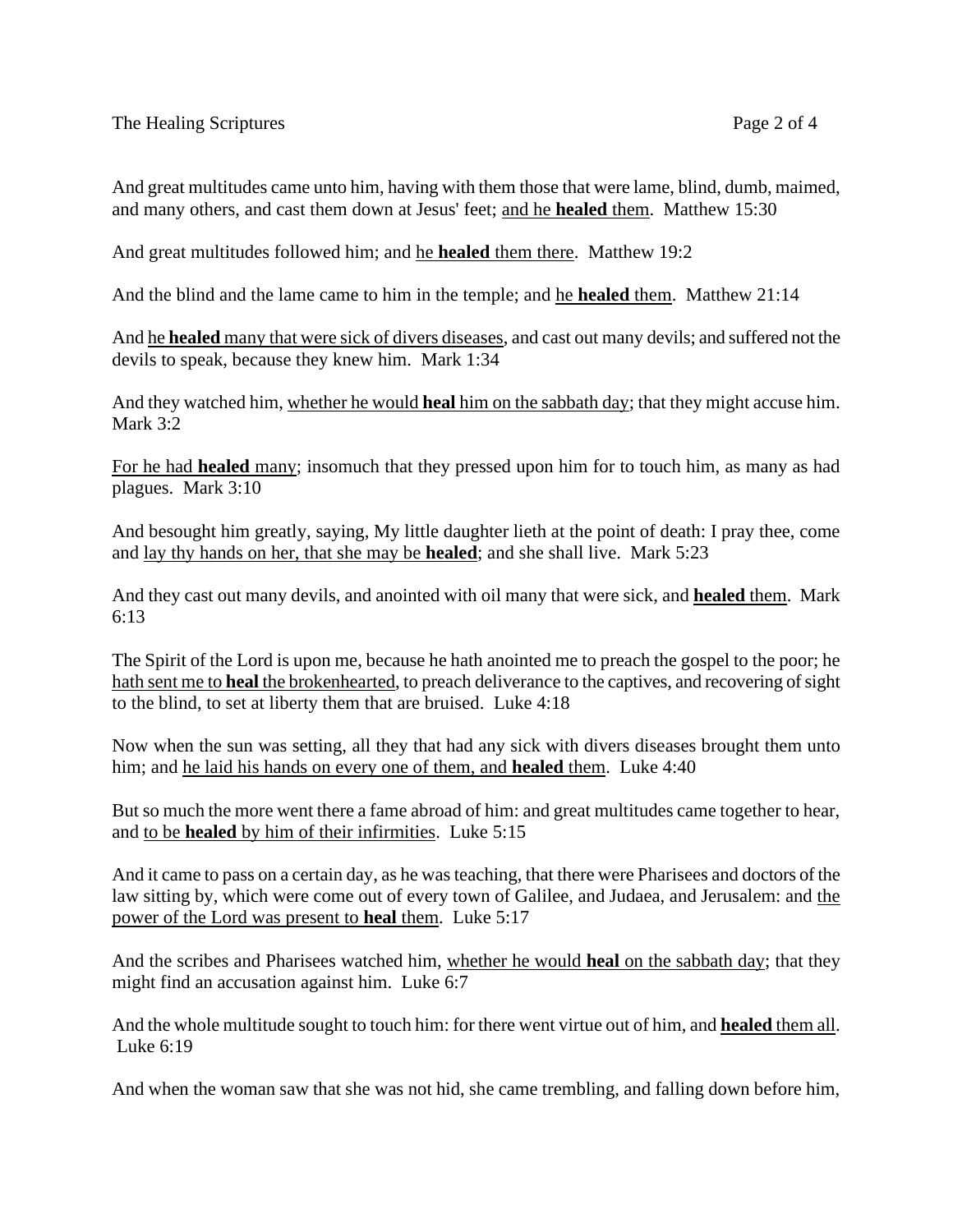The Healing Scriptures Page 3 of 4

she declared unto him before all the people for what cause she had touched him, and how she was **healed** immediately. Luke 8:47

And he sent them to preach the kingdom of God, and to **heal** the sick. Luke 9:2

And they departed, and went through the towns, preaching the gospel, and **healing** every where. Luke 9:6

And the people, when they knew it, followed him: and he received them, and spake unto them of the kingdom of God, and **healed** them that had need of **healing**. Luke 9:11

And **heal** the sick that are therein, and say unto them, The kingdom of God is come nigh unto you. Luke 10:9

And Jesus answering spake unto the lawyers and Pharisees, saying, Is it lawful to **heal** on the sabbath day? And they held their peace. And he took him, and **healed** him, and let him go. Luke 14:3-4

And one of them, when he saw that he was **healed**, turned back, and with a loud voice glorified God. Luke 17:15

When he heard that Jesus was come out of Judaea into Galilee, he went unto him, and besought him that he would come down, and **heal** his son: for he was at the point of death. John 4:47

And as the lame man which was **healed** held Peter and John, all the people ran together unto them in the porch that is called Solomon's, greatly wondering. Acts 3:11

And beholding the man which was **healed** standing with them, they could say nothing against it. Acts 4:14

There came also a multitude out of the cities round about unto Jerusalem, bringing sick folks, and them which were vexed with unclean spirits: and they were **healed** every one. Acts 5:15

How God anointed Jesus of Nazareth with the Holy Ghost and with power: who went about doing good, and **healing** all that were oppressed of the devil; for God was with him. Acts 10:38

The same heard Paul speak: who stedfastly beholding him, and perceiving that he had faith to be **healed**. Acts 14:9

And it came to pass, that the father of Publius lay sick of a fever and of a bloody flux: to whom Paul entered in, and prayed, and laid his hands on him, and **healed** him. Acts 28:8

And God hath set some in the church, first apostles, secondarily prophets, thirdly teachers, after that miracles, then gifts of **healings**, helps, governments, diversities of tongues. 1 Corinthians 12:28